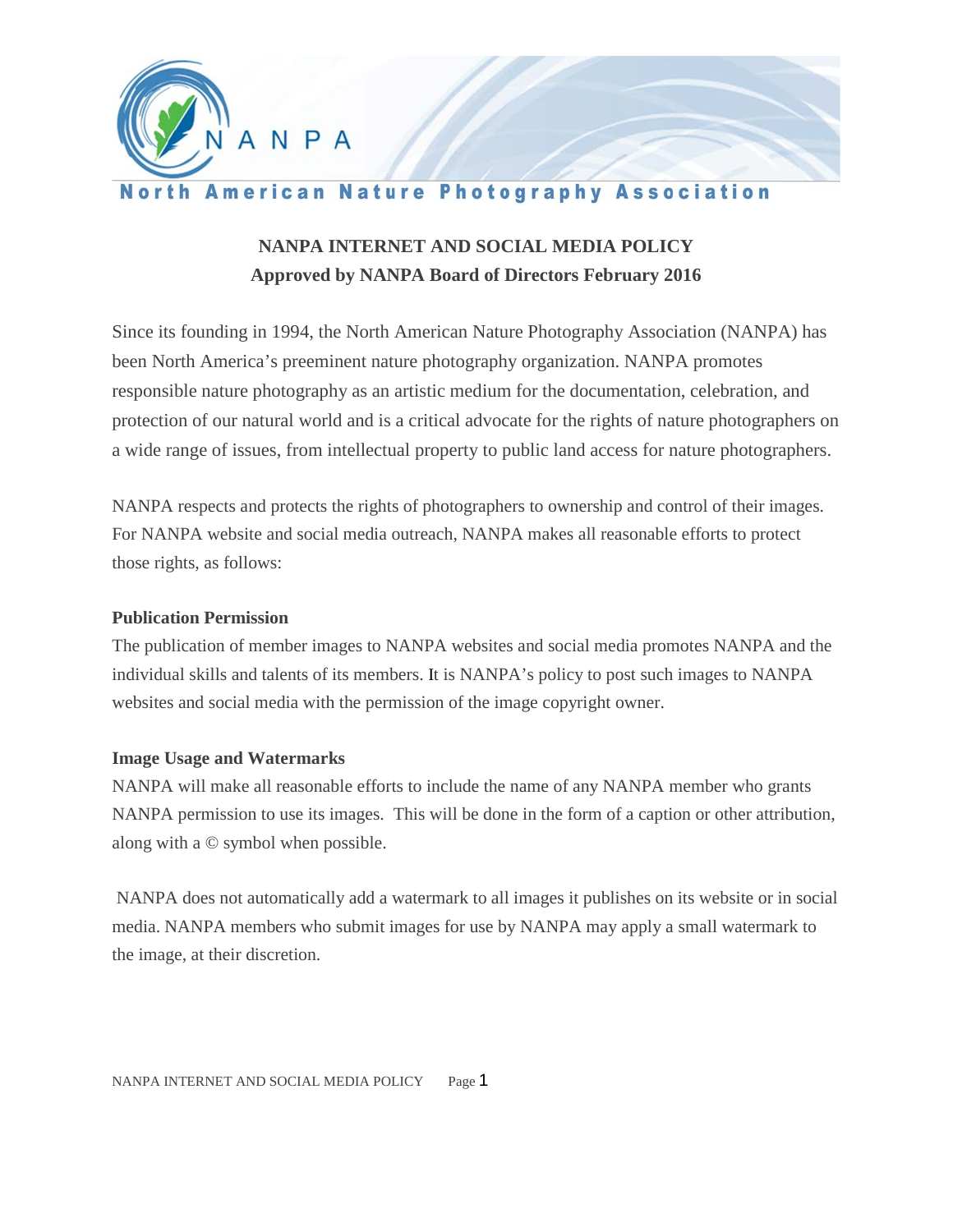

# **North American Nature Photography Association**

#### **Risks**

Publishing images to a website and to social media creates risks as well as benefits. Along with the valuable benefit of great exposure comes the risk that images may be downloaded, or otherwise used without permission. There is no way to prevent the unauthorized download and use of images from NANPA websites or NANPA social media. *NANPA is not and cannot be held responsible for such unauthorized uses.* Social media has its own particular risks. Each social media outlet has different (and constantly shifting) policies and differing degrees of risk for a photographer who posts images there. Many sites claim broad ability to use images posted, strip out member metadata, and will do nothing to help control unauthorized usage or to remove such images at a copyright holder's request.

*Before granting NANPA permission to use images on NANPA websites or NANPA social media members are expected to determine for themselves whether the benefits to them are worth such risks.* 

#### **Revocation**

Members who grant NANPA permission to use images on any NANPA website may revoke that permission at any time, in which case NANPA will make reasonable efforts to remove any such images from NANPA websites in a timely manner.

Members who grant NANPA permission to use images in any social media venue may also revoke that permission for FUTURE posting of such images. Any images posted to social media before any such revocation, however, cannot and will not be removed by NANPA. Images posted to NANPA Blogs are automatically re-posted to social media and the images likewise cannot and will not be removed.

## **Copyright**

NANPA members retain copyright of their images, and are only licensing those images to NANPA for the granted, non-exclusive usage.